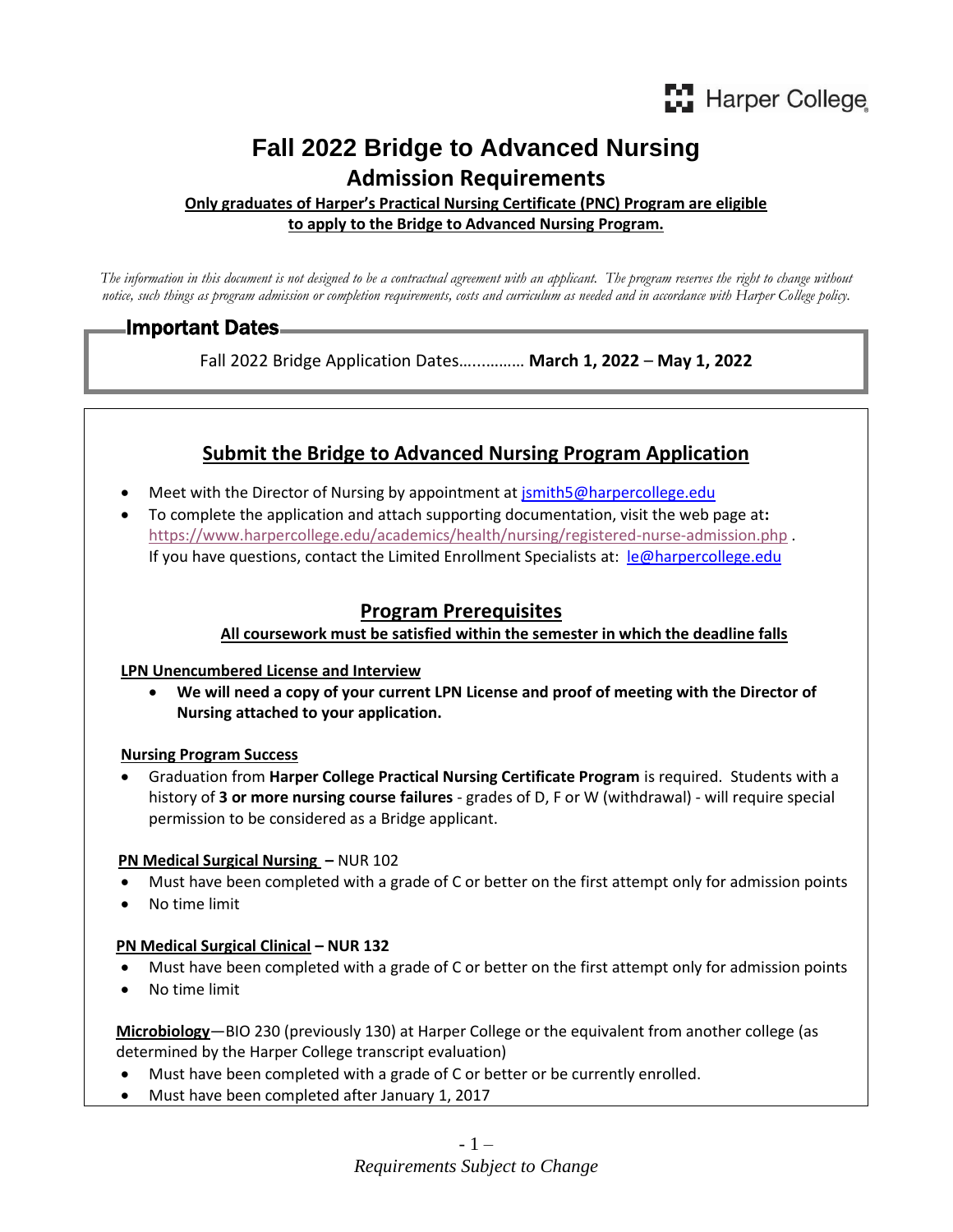• Has a 5-year time limit **(If currently enrolled, an offer of acceptance—if extended—is dependent upon completion of the course with a grade of C or better.)**

#### **Pathophysiology** – NUR 180

- Must be completed with a grade of C or better after January 1, 2019, or be currently enrolled**.**
- Has a 3-year time limit **(If currently enrolled, an offer of acceptance—if extended—is dependent upon completion of the course with a grade of C or better.)**

## **Physical Assessment** – NUR 210

- Must be completed with a grade of C or better or be currently enrolled.
- Has a 3-year time limit **(If currently enrolled, an offer of acceptance—if extended—is dependent upon completion of the course with a grade of C or better.)**

### **Work Experience**

- Proof of employment in a direct patient-care position as an LPN is **required**.
- Submit an Employment Verification Letter (on company letterhead) **with the Bridge application**.
- You must have been employed for at least 6 months.

## **Harper Grade Point Average**

• Current or previously enrolled Harper students must have a minimum 2.0 grade point average.

# **Admission Decisions**

**PLEASE NOTE: Although satisfaction of admission requirements will result in an admission decision, it does not guarantee acceptance.** 

• Ranking scores will be calculated based on a point system with a maximum of 40 points; **no points will be added to an admission score for coursework completed after the program deadline**. You can calculate your ranking score based on the following chart:

| <b>Factor</b>           | 5 points | 10 points |
|-------------------------|----------|-----------|
| NUR 102 (first attempt) |          | A or B    |
| NUR 132 (first attempt) | C/P      | A or B    |
| NUR 180 (first attempt) |          | A or B    |
| NUR 210 (first attempt) |          | A or B    |

- The minimum admission score will be determined by the pool of applicants applying for this term.
- **NOTE**: Applicants with zero (0) points will not be admitted.

# **Important Admission Notes**

- It is the applicant's responsibility to ensure that all necessary documentation is on file. **Once your program application has been processed, you will be able to monitor your limited enrollment file online.** Go to **harpercollege.edu** and log into your **MyHarper Student Portal**; limited enrollment information can be found under the **My Academic Record** section of the **My Harper** tab.
- **Applicants who are enrolled in NUR 180, NUR 210, and/or BIO 230 (previously 130) at the time of application will have "conditionally satisfied" those admission requirements; however, an offer of acceptance into NUR 195 and NUR 196 depends on successful completion of those courses as well as all other admission requirements. You must have earned a grade of C or better in each course.**